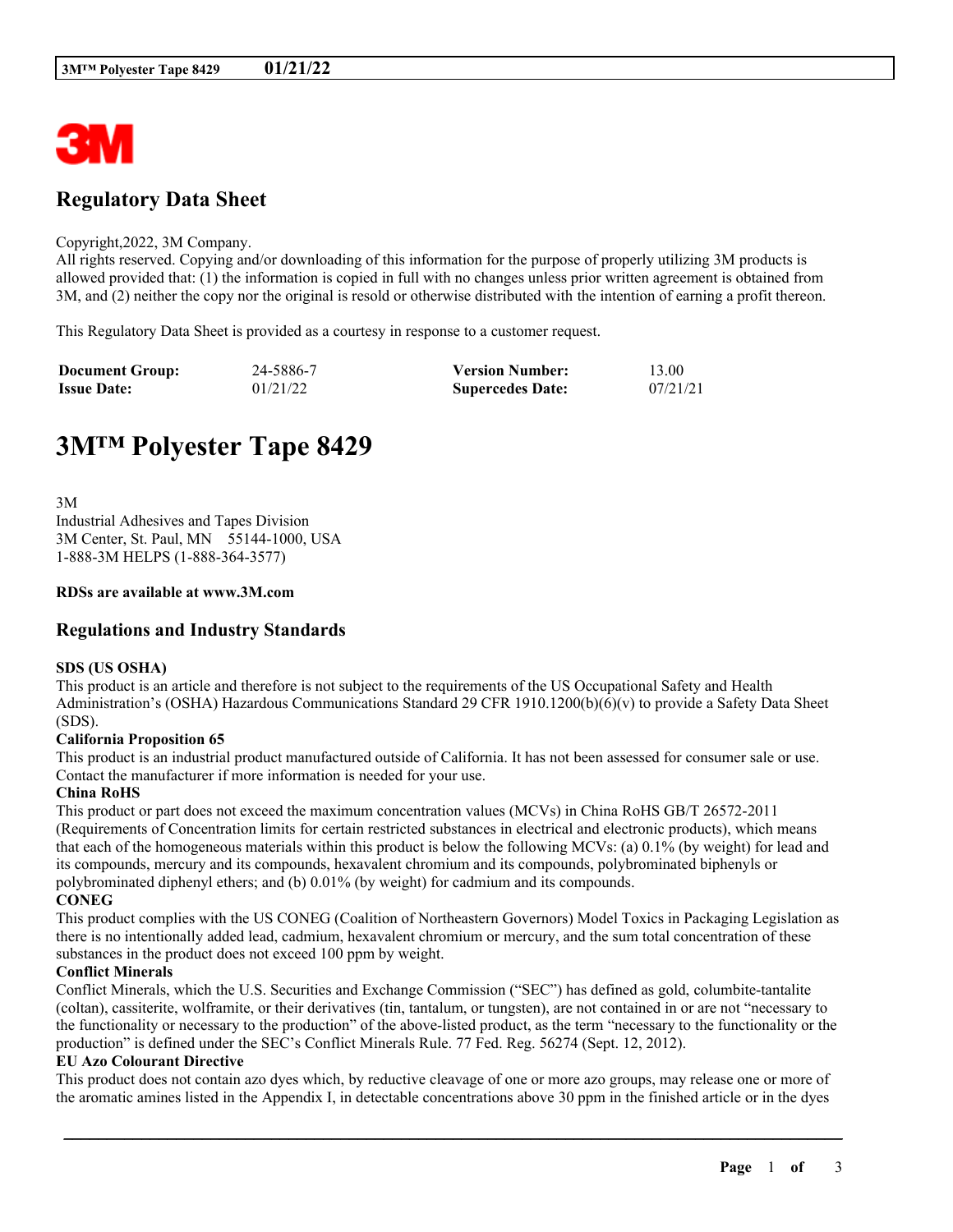parts thereof, according to the testing method established in accordance with Article 2a of this European Commission Directive 2002/61/EC (2004/21/EC).

## **EU REACH**

This product is an article, without intended release of a chemical substance, under the Regulation No 1907/2006 of the European Parliament and the Council concerning the Registration, Evaluation, Authorisation and Restriction of Chemicals (REACH) (refer to REACH, Article 3(3)). It is not a chemical preparation. Therefore, it is not subject to the (pre)-registration or the registration process. It does not require a safety data sheet.

## **EU REACH**

This product, including any article that the product is composed of, does not contain at greater than 0.1% by weight a Substance of Very High Concern (SVHC) substance identified according to Article 59 of REACH. This declaration reflects the substances on the candidate SVHC list, effective January 2022.

## **EU RoHS**

This product does not exceed the maximum concentration values (MCVs) set under EU Directive 2011/65/EU (RoHS recast/RoHS 2), as stated in Annex II to that directive. This means that each of the homogenous materials within this product does not exceed the following MCVs: (a) 0.1% (by weight) for lead, mercury, hexavalent chromium, polybrominated biphenyls or polybrominated diphenyl ethers; and (b) 0.01% (by weight) for cadmium.

## **Fluorinated Greenhouse Gas**

A Fluorinated Greenhouse Gas (or F-Gas) listed under Annex I and II of Regulation (EU) No 517/2014 of the European Parliament and of the Council of 16 April 2014 is not intentionally added to the product.

## **Stockholm Agreement**

This product does not contain Persistent Organic Pollutants (POPs) at or above applicable thresholds per Annexes A, B, and C of the Stockholm Convention, May 2004 and subsequent amendments.

\_\_\_\_\_\_\_\_\_\_\_\_\_\_\_\_\_\_\_\_\_\_\_\_\_\_\_\_\_\_\_\_\_\_\_\_\_\_\_\_\_\_\_\_\_\_\_\_\_\_\_\_\_\_\_\_\_\_\_\_\_\_\_\_\_\_\_\_\_\_\_\_\_\_\_\_\_\_\_\_\_\_\_\_\_\_\_\_\_\_

#### **Sustainability Advantage: Recycled content** This product does not contain recycled content.

**TSCA Section 6**

This product is not known to contain 2,4,6-Tri-tert-butylphenol (CAS 732-26-3). **TSCA Section 6**

This product is not known to contain Decabromodiphenyl Ether (Deca-BDE) (CAS 1163-19-5).

## **TSCA Section 6**

This product is not known to contain Hexachlorobutadiene (HCBD) (CAS 87-68-3).

## **TSCA Section 6**

This product is not known to contain Pentachlorothiophenol (PCTP) (CAS 133-49-3).

**TSCA Section 6**

This product is not known to contain Phenol, isopropylated phosphate (3:1) (PIP (3:1)) (CAS 68937-41-7).

## **Chemicals and/or Compounds of Interest**

**4,4'-Methylenebis(2,6-Diethylaniline) (CAS 13680-35-8)** : Not intentionally added. **Alkylphenol (AP)** : Not intentionally added. **Alkylphenolethoxylates (APE)** : Not intentionally added. **Aromatic Amines** : Not intentionally added. **Arsenic and (As) Compounds** : Not intentionally added. **Asbestos** : Not intentionally added. **Azocolorants and Azodyes** : Not intentionally added. **Beryllium and (Be) Compounds** : Not intentionally added. **Bismuth and (Bi) Compounds** : Not intentionally added. **Bisphenol A (BPA) (CAS 80-05-7)** : Not intentionally added. **Butyl Benzyl Phthalate (BBP) (CAS 85-68-7)** : Not intentionally added. **Butylated Hydroxytoluene (BHT) (128-37-0)** : Not intentionally added. **Cadmium and (Cd) Compounds** : Not intentionally added. **Chlorinated Paraffins, Short Chain** : Not intentionally added. **Chromium and (Cr) Compounds** : Not intentionally added. **Cobalt and (Co) Compounds** : Not intentionally added. **Colophony (Rosin) (CAS 8050-09-7)** : Not intentionally added. **Crystalline Silica** : Not intentionally added.